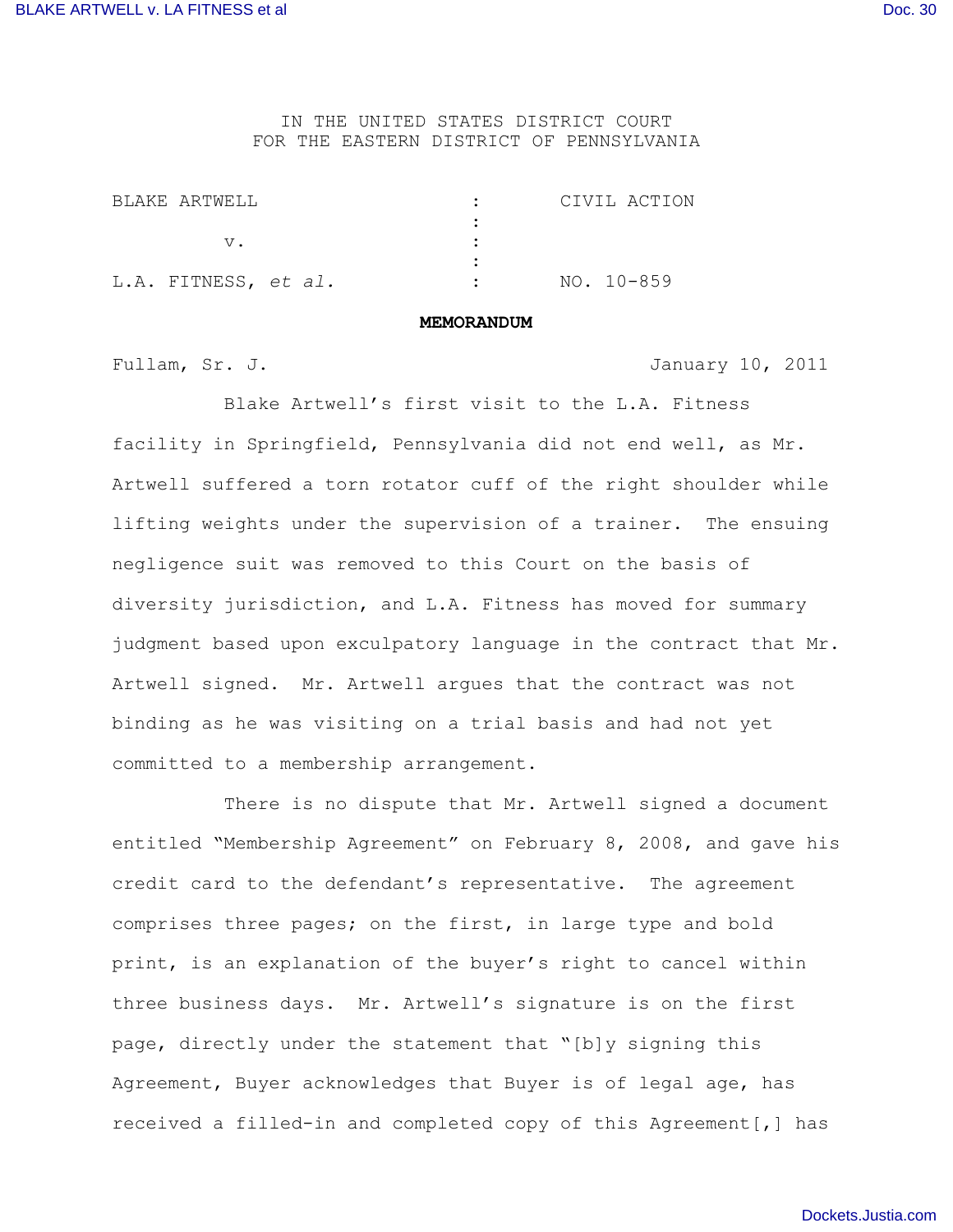read and understands the entire agreement including but not limited to the \*EFT/CC Request (if applicable), the Release and Waiver of Liability and Indemnity, [and] all other Additional Terms and Conditions on the reverse side hereof. L.A. Fitness recommends you consult your physician prior to beginning any exercise or weight loss program." On the second page, one-third of the way down the page, and set off in a box with bold print larger than the print on the rest of the page, is a provision labeled: "IMPORTANT: RELEASE AND WAIVER OF LIABILITY AND INDEMNITY," followed by this language:

You hereby acknowledge and agree that Member's use of L.A. Fitness' facilities, services, equipment or premises, involves risks of injury to persons and property, including those described below, and Member assumes full responsibility for such risks. In consideration of being permitted to enter any facility of L.A. Fitness (a "Club") for any purpose including, but not limited to, observation, use of facilities, services or equipment or participation in any way, Member agrees to the following: Member hereby releases and holds L.A. Fitness, its directors, officers, employees, and agents harmless from all liability to Member and Member's personal representatives, assigns, heirs and next of kin for any loss or damage, and forever gives up any claim or demands therefore, on account of injury to Member's person or property, including injury leading to the death of Member, whether caused by the active or passive negligence of L.A. Fitness or otherwise, to the fullest extent permitted by law, while Member is in, upon, or about L.A. Fitness premises or using any L.A. Fitness facilities, services or equipment. Member also hereby agrees to indemnify L.A. Fitness from any loss, liability, damage or cost L.A. Fitness may incur due to the presence of Member in, upon or about the L.A. Fitness premises or in any way observing or using any facilities or equipment of L.A. Fitness whether caused by the negligence of Member or otherwise. You represent (a) that Member is in good physical condition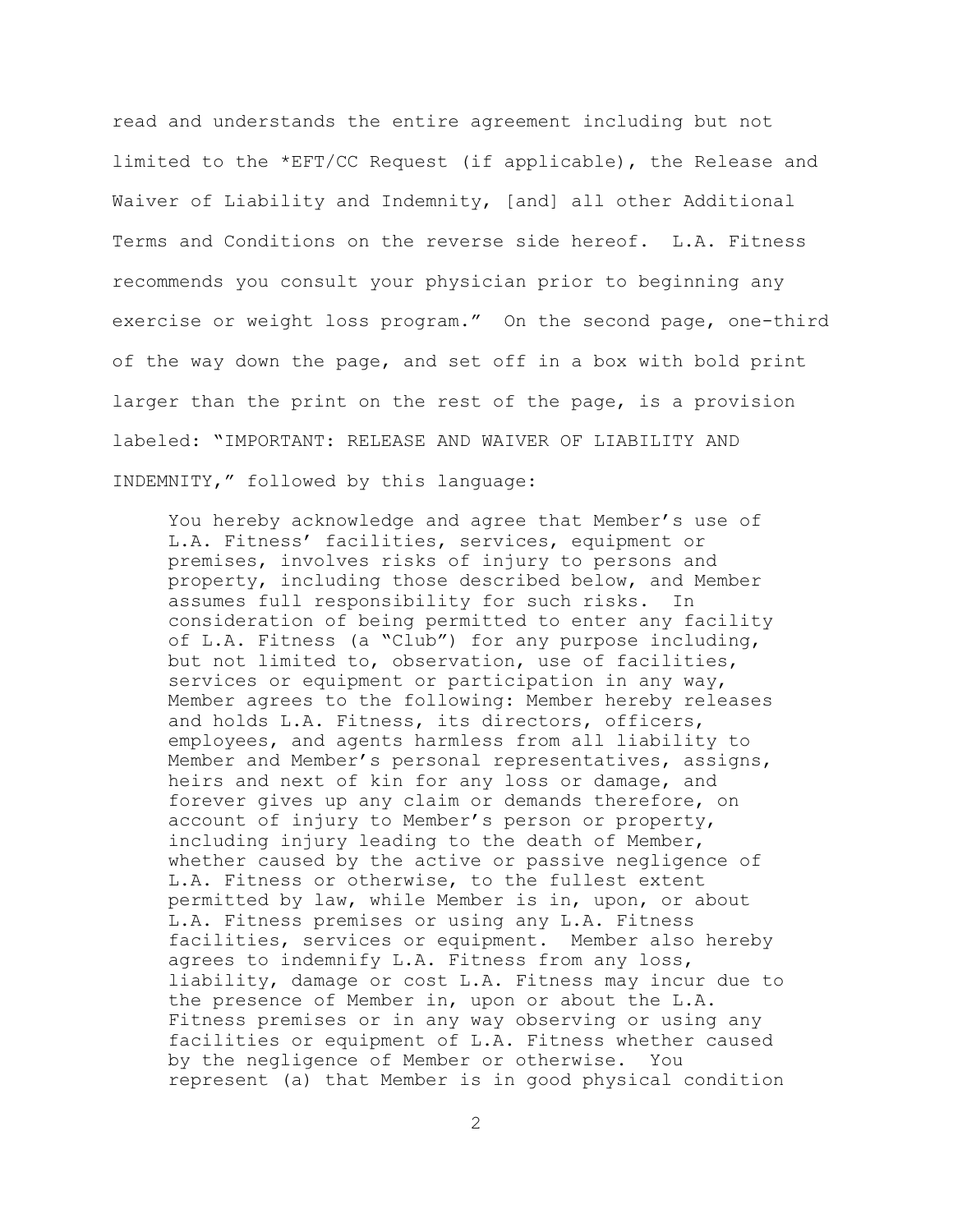and has no disability, illness, or other condition that could prevent member from exercising without injury or impairment of health, and (b) that Member has consulted a physician concerning an exercise program that will not risk injury to Member or impairment of Member's health. Such risk of injury includes (but is not limited to): injuries arising from use by Member or others of exercise equipment and machines; injuries arising from participation by Member or others in supervised or unsupervised activities or programs at a Club; injuries and medical disorders arising from exercising at a Club such as heart attacks, strokes, heat stress, sprains, broken bones, and torn muscles and ligaments, among others; and accidental injuries occurring anywhere in Club dressing rooms, showers and other facilities. Member further expressly agrees that the foregoing release, waiver and indemnity agreement is intended to be as broad and inclusive as is permitted by the law of the State of Pennsylvania and that if any portion thereof is held invalid, it is agreed that the balance shall, notwithstanding, continue in full force and effect. Member has read this release and waiver of liability and indemnity clause, and agrees that no oral representations, statements or inducement apart from this Agreement have been made.

The third page of the agreement lists the club's rules and regulations, including that "[a]ll guests must sign a medical and injury release form prior to using the club facilities and follow all Rules and Regulations."

Mr. Artwell testified in his deposition that he only went to L.A. Fitness because he received a coupon for a free trial workout, that he gave his credit card "to keep it on file" in case he wanted to join, and that with regard to the membership agreement, Mr. Artwell "was signing just in case I wanted to come back after the training session if I wanted to be a member." Mr. Artwell further testified that "I didn't know that I would be a

3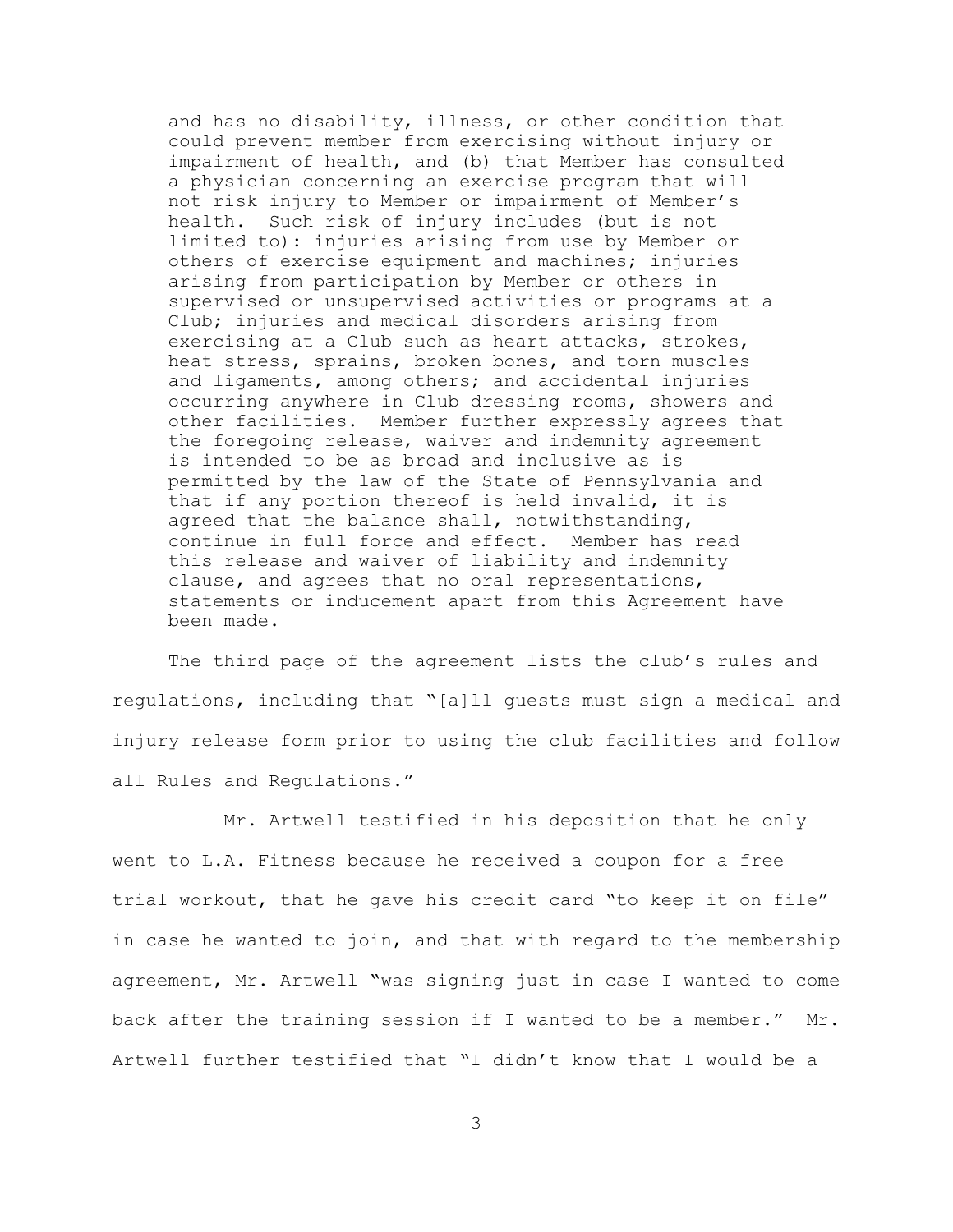member when I signed it. I thought it was just a free trial period that you had to get all this on paper just in case I liked it and I wanted to come back." When asked what he thought he had to do to become a member, Mr. Artwell testified that "I thought I had to come back after the training session and say, Okay, you guys can charge my card and I want to be a member." The plaintiff therefore argues that fraud in the execution renders the contract void *ab initio*, because the plaintiff did not believe that he was entering into a membership contract, and that there was no acceptance or consideration by the plaintiff.

I find that as a matter of law, the agreement was in effect at the time of the plaintiff's injury. There is no dispute that Mr. Artwell signed the agreement, and gave consideration in the form of the coupon that was redeemed. I need not decide whether the agreement was binding on the plaintiff after the initial session, only that the plaintiff was subject to its terms on the date in question. I note that had Mr. Artwell been a guest, according to the club's rules and regulations, the medical and injury release form still would have been required before the facilities could be used.

The plaintiff also argues that the exculpatory clause is invalid because it contravenes public policy and is a contract of adhesion. I disagree for the reasons stated in the thorough opinion of Judge Younge of the Philadelphia Court of Common Pleas in Taylor v. L.A. Fitness International, LLC, February Term 2008

4